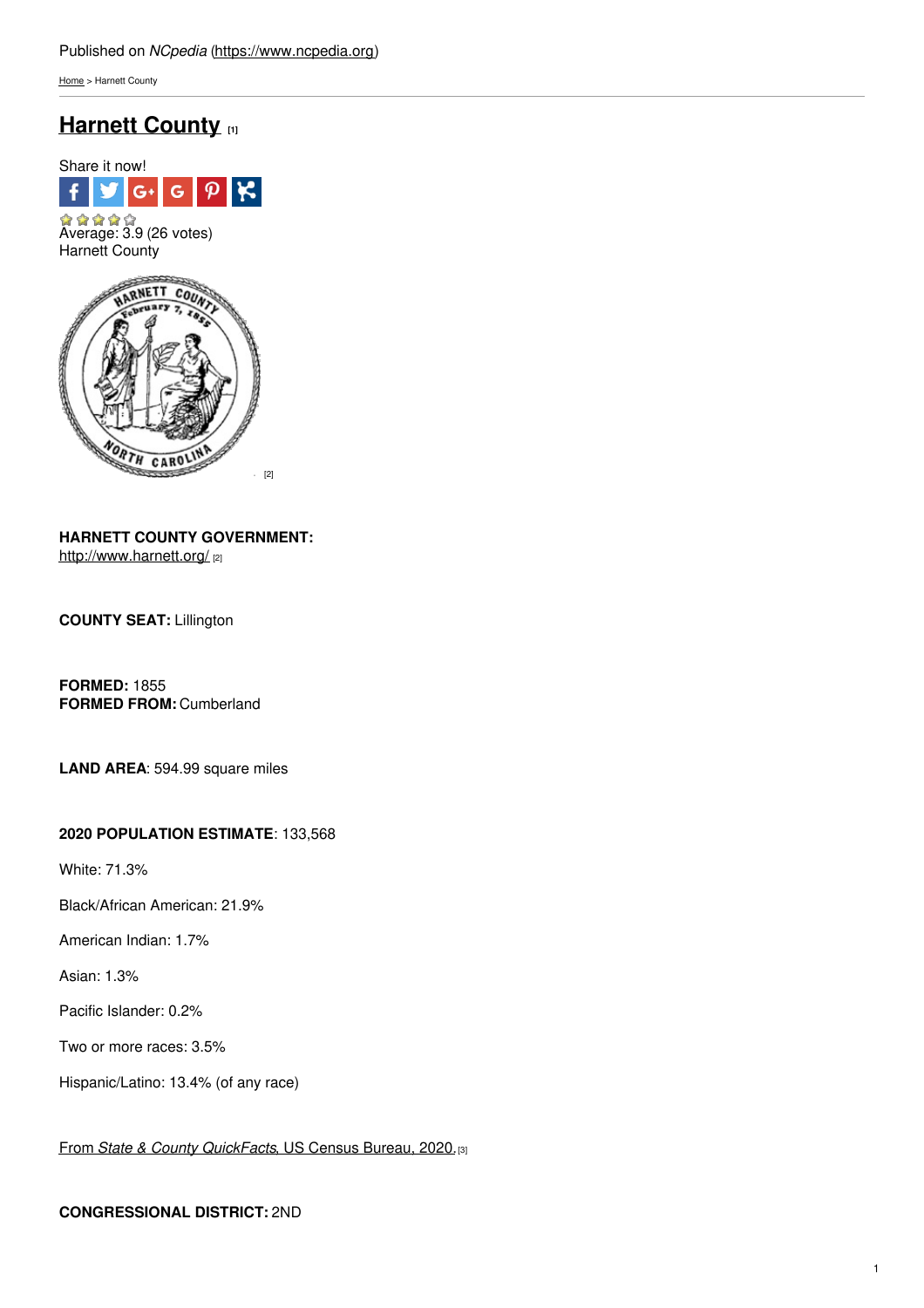

**[5]WILDLIFE PROFILES FOR** [Coastal](https://www.ncpedia.org/wildlife/coastal-plain) Plain [5]

### **GEOGRAPHIC INFORMATION**

### **REGION: [Coastal](https://www.ncpedia.org/geography/region/coastal-plain) Plain [6] RIVER BASIN:** [Cape](https://files.nc.gov/deqee/documents/files/cape-fear-river-basin.pdf) Fear [7], [Map](https://ncdenr.maps.arcgis.com/apps/PublicInformation/index.html?appid=f82f583438e74bf29adcc76247381eee) [8] **NEIGHBORING COUNTIES:** [Chatham](https://www.ncpedia.org/geography/chatham) [9], [Cumberland](https://www.ncpedia.org/geography/cumberland) [10], [Johnston](https://www.ncpedia.org/geography/johnston) [11], [Lee](https://www.ncpedia.org/geography/lee) [12], [Moore](https://www.ncpedia.org/geography/moore) [13], [Sampson](https://www.ncpedia.org/geography/sampson) [14], [Wake](https://www.ncpedia.org/geography/wake) [15]



See also: North Carolina [Counties](https://www.ncpedia.org/geography/counties) [16] (to access links to NCpedia articles for all 100 counties); [Averasboro,](https://www.ncpedia.org/averasboro-battle) Battle of [17].

by Robert Blair Vocci, 2006

Harnett County, located in North Carolina's Coastal Plain [6] region, was formed from [Cumberland](https://www.ncpedia.org/geography/cumberland) County [10] in 1855. It is named for [Cornelius](https://www.ncpedia.org/biography/harnett-cornelius) Harnett [18], Revolutionary War patriot and delegate to the Continental Congress. The county's communities include [Dunn](http://www.dunn-nc.org/) [19], [Coats](http://www.coatsnc.org/) [20], [Angier](https://www.angier.org/) [21], [Erwin](https://www.erwin-nc.org/) [22], Buies Creek, Bunnlevel, and Johnsonville, as well as the county seat, [Lillington](http://www.lillingtonnc.org/) [23], incorporated in 1859.

The region was originally inhabited by [Tuscarora](https://www.ncpedia.org/american-indians/tuscarora) [24] and [Saura](https://www.ncpedia.org/saura-indians) [25] (Cheraw) Indians. Among the earliest European settlers in Harnett County were [Scottish](https://www.ncpedia.org/scottish-settlers) <sub>[26]</sub> immigrants, many of whom left their homeland after the 1745 Jacobite Rebellion. Forced to vow that they would never again fight the British, many Scots who adopted a neutral stance during the [Revolutionary](https://www.ncpedia.org/american-revolution) War **[27]were executed as traitors by American Patriots. Harnett County nevertheless maintained a large** Scottish population-Gaelic was spoken in parts of the county well into the late nineteenth century-and even today many families in the area can trace their ancestry back to those early Scots.

Harnett County was the site of one of the last battles of the Civil War [28], a confrontation between Gens. William T. Sherman and William J. Hardee at [Averasboro](https://www.ncpedia.org/averasboro-battle) [17], near Erwin, on 15-17 Mar. 1865. Historical markers denote major events and a [museum](https://www.averasboro.com/) [29] interprets the battle.

Harnett County's principal towns developed into important local trading and commercial centers after urban development began in the 1880s, though by the early twenty-first century the county had only recently begun to promote industrial expansion. The primary source of income remained agriculture, which either employed or indirectly sustained a majority of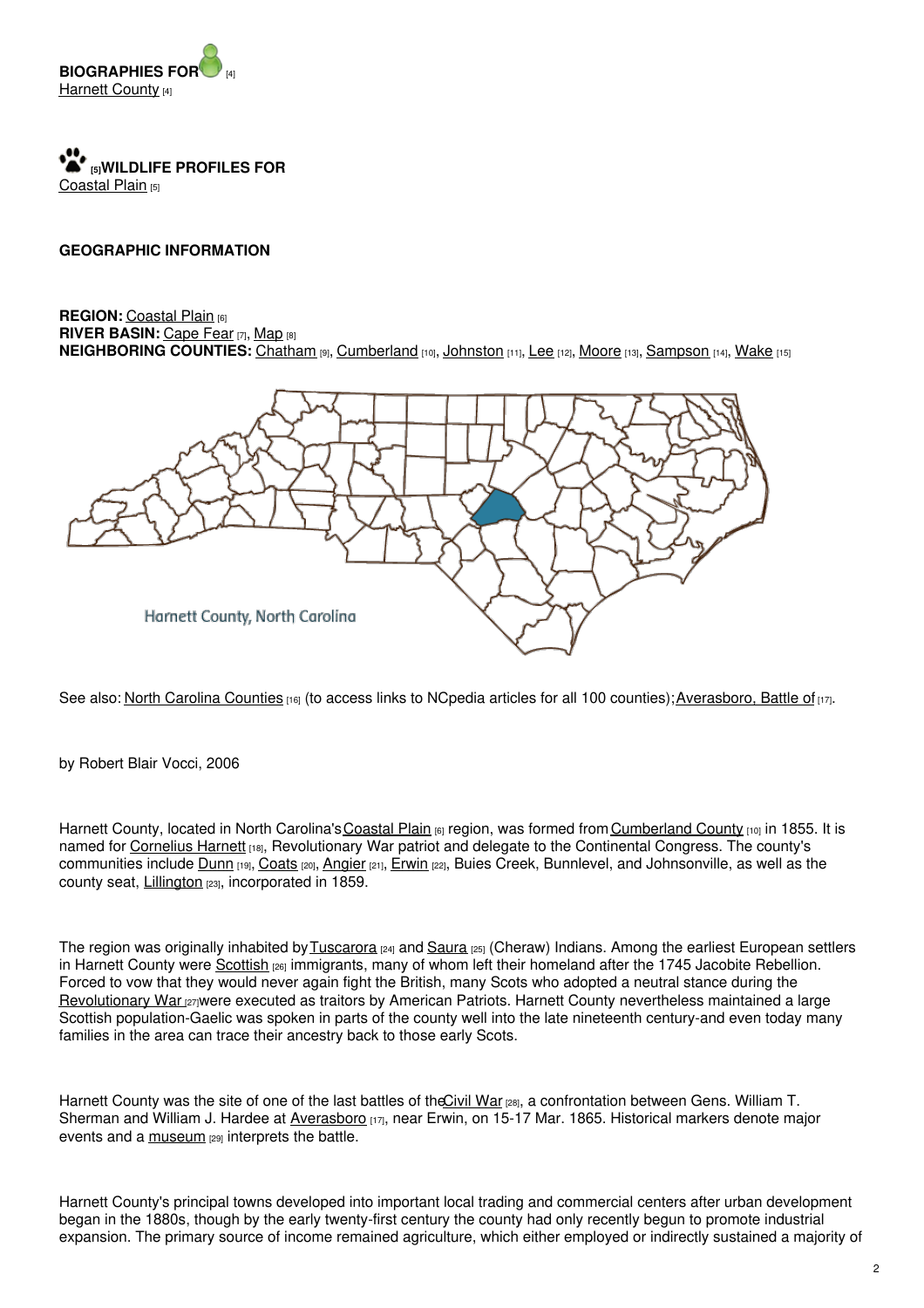Important agricultural products include [tobacco](https://www.ncpedia.org/tobacco) [30], cotton, sweet potatoes, soybeans, wheat, [swine](https://www.ncpedia.org/hog-farming) [31], and beef and dairy cattle. [Manufactures](https://www.ncparks.gov/raven-rock-state-park/home) include textiles, building materials, furniture, mobile homes, and athletic equipment. Raven Rock State Park [32], established in 1970, is one of the county's principal natural attractions. In 2004 the population of Harnett County was estimated at 99,600.

## **Annotated history of Harnett County's formation:**

For an annotated history of the county's formation, with the laws affecting the county, boundary lines and changes, and other origin information, visit these references in *The Formation of the North Carolina Counties* (Corbitt, 2000), available online at North Carolina Digital Collections (note, there may be additional items of interest for the county not listed here):

County formation history: <https://digital.ncdcr.gov/digital/collection/p16062coll9/id/289889> [33]

Index entry for the county: <https://digital.ncdcr.gov/digital/collection/p16062coll9/id/290083> [34]

### **References:**

Hairr, John. *Harnett County: A History.* Mount Pleasant: Arcadia Publishing, 2002.

### **Additional resources:**

Corbitt, David Leroy. *The Formation of the North Carolina Counties, 1663-1943*. Raleigh: Division of Archives and History, North Carolina Department of Cultural Resources, 1987. <https://digital.ncdcr.gov/digital/collection/p16062coll9/id/290103> [35] (accessed June 20, 2017).

Harnett County Government. "Harnett County, North Carolina." <http://www.harnett.org/> [2] (accessed February 13, 2019).

Angier Chamber of Commerce. "The Angier Chamber of Commerce.["https://www.angierchamber.org/](https://www.angierchamber.org/) [36] (accessed February 13, 2019).

Dunn Area Chamber of Commerce. "Dunn, North Carolina." <https://dunnchamber.com/> [37] (accessed February 13, 2019).

Erwin Chamber of Commerce. "Erwin, North Carolina." <https://erwinchamber.org/> [38] (accessed February 13, 2019).

Lillington Chamber of Commerce. "Lillington Area Chamber of Commerce."<https://www.lillingtonchamber.org/> [39] (accessed February 13, 2019).

DigitalNC. "Harnett County." North Carolina Digital Heritage Center. <https://www.digitalnc.org/counties/harnett-county/> [40] (accessed February 13, 2019).